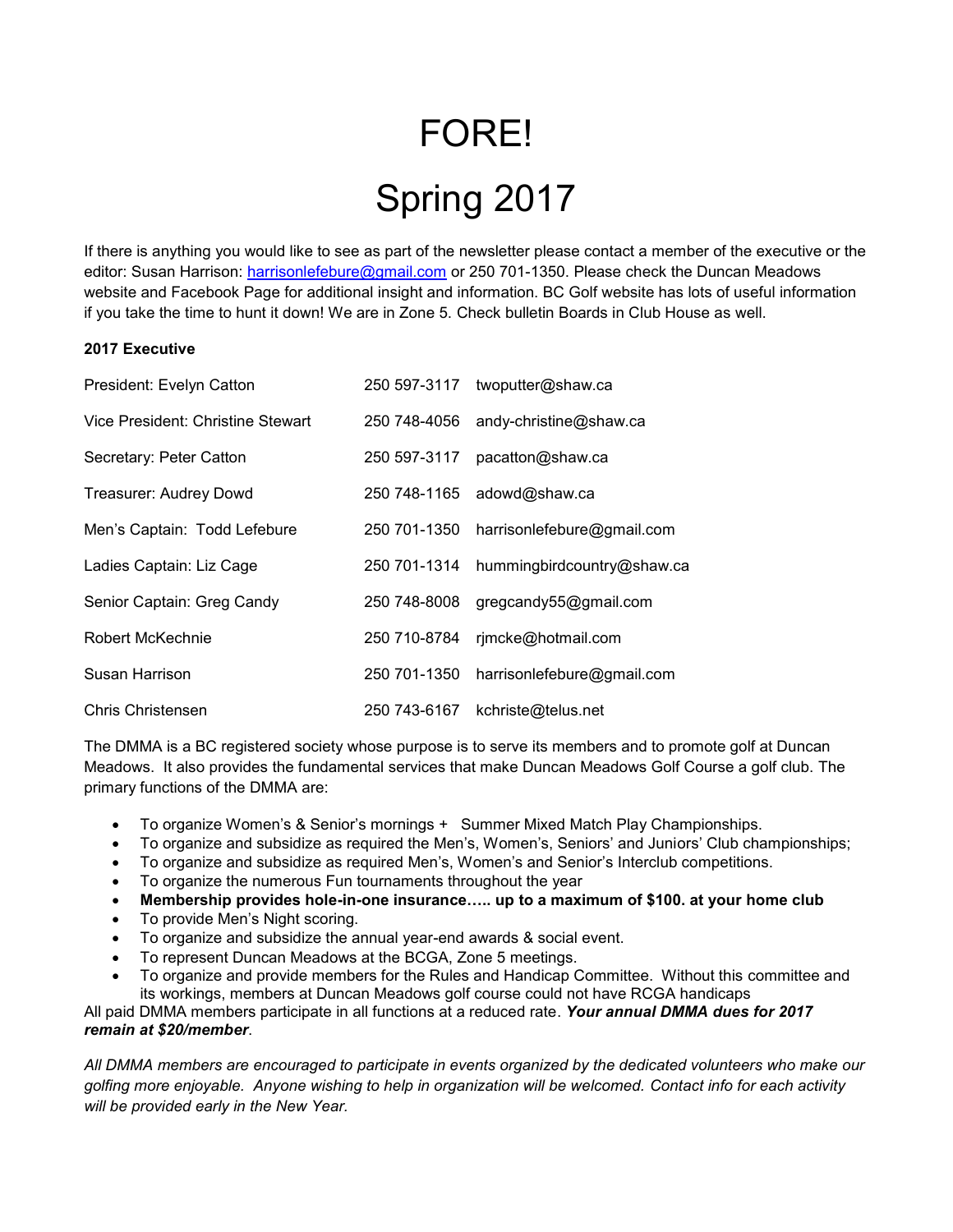## *Guests and non-members are welcome to participate in most events. There may be additional fees*

The 2017 DMMA Executive has been working to develop, organize and operate an extensive calendar of events. All activities are fun and low key. Some require an RCGA handicap. We can help you sort that out if you are new to the game or new to keeping a handicap.

## Men's night is Thursday teeing off between 1:00 and 3:30 followed by a meal starting in May. Ladies morning is Tuesday teeing off at 9:00 starting in April. Senior Men's morning is Wednesday teeing off at 8:30 starting in April

April 9: Mini-Masters – contact Todd & Susan May 28: Yellow Tee Challenge – contact Ev & Peter (Participation Golf Day Canada wide!) May – Sept.: 4 Ball Match Play – contact Christine May – August: 9 and Dine Couples 4pm-8pm – contact Pro Shop 250 746-8993 June 14: Mid Island Senior Golf at Duncan Meadows- contact Steve Crowder 250 715-0008 July 16: Todd Scramble – contact Audrey August 12,13: Club Championships - contact Liz (Ladies), Todd (Men's) August 23,24: Senior Men's Club Championships – contact Greg September 22: Yellow Tee Challenge – contact Ev & Peter September 22: Year-end awards event September 25: AGM

Zone 5 Victoria & District Inter-Club competitive leagues for Men (Willie Park, Harry Young, Senior Buttons), Ladies (Interclub, Zone 5 tournaments, (Buttons – Lily Frey 250 597-3640), Seniors (MISGA). Dates will be circulated by respective Captains and will be posted at the clubhouse. Information explaining these opportunities and much more can be found on the BC Golf website. Marv Clarke (250 748-4719) has initiated the Harry Young roster for 2017 assisted by Rob McKechnie. Marv is looking forward to mentoring someone in 2017 as he will be retiring from the position at the end of the year.

2017 55+BC Games takes place in Vernon September 12-16. Registration is required by May 12 and the playdowns will be held at Cedar Hill on Friday May 26. Information and forms are posted at the Club and can also be found online on the 55+BC Games website. Contact Gordon Oates at 250 665-7434 for information. There are six age categories and two Handicap divisions for men and women and medals will be awarded for low gross and low net.

We encourage all members to take the anti-bullying pledge. A commitment has been made by all sport in Canada to promote the campaign. Check out the Golf Canada website for information.

**We are also very pleased and fortunate to have CPGA professional Dave Campbell providing opportunities for lessons. Come and meet Dave at our season opener event DMMA Mini Masters on April 9. Participants in the Mini Masters can participate in a free chipping clinic. Please check out Dave's website for information regarding his programs for all ages and skill levels. www: golfwithdavecampbell.ca. Maybe buy a gift certificate for your favorite golfer!** 

**From Duncan Meadows Golf Management: T**he Organizing Committee for the 2018 Canadian Men's Amateur will be finalized shortly. This National Men's Championship is the pinnacle tournament to be held at Duncan Meadows and we will start the planning process in May. There will be many volunteer opportunities and details will be communicated when available. golf@duncanmeadows.com

*Stay tuned for details regarding Duncan Meadows Welcome Wine & Cheese and Recognition Event in April.*